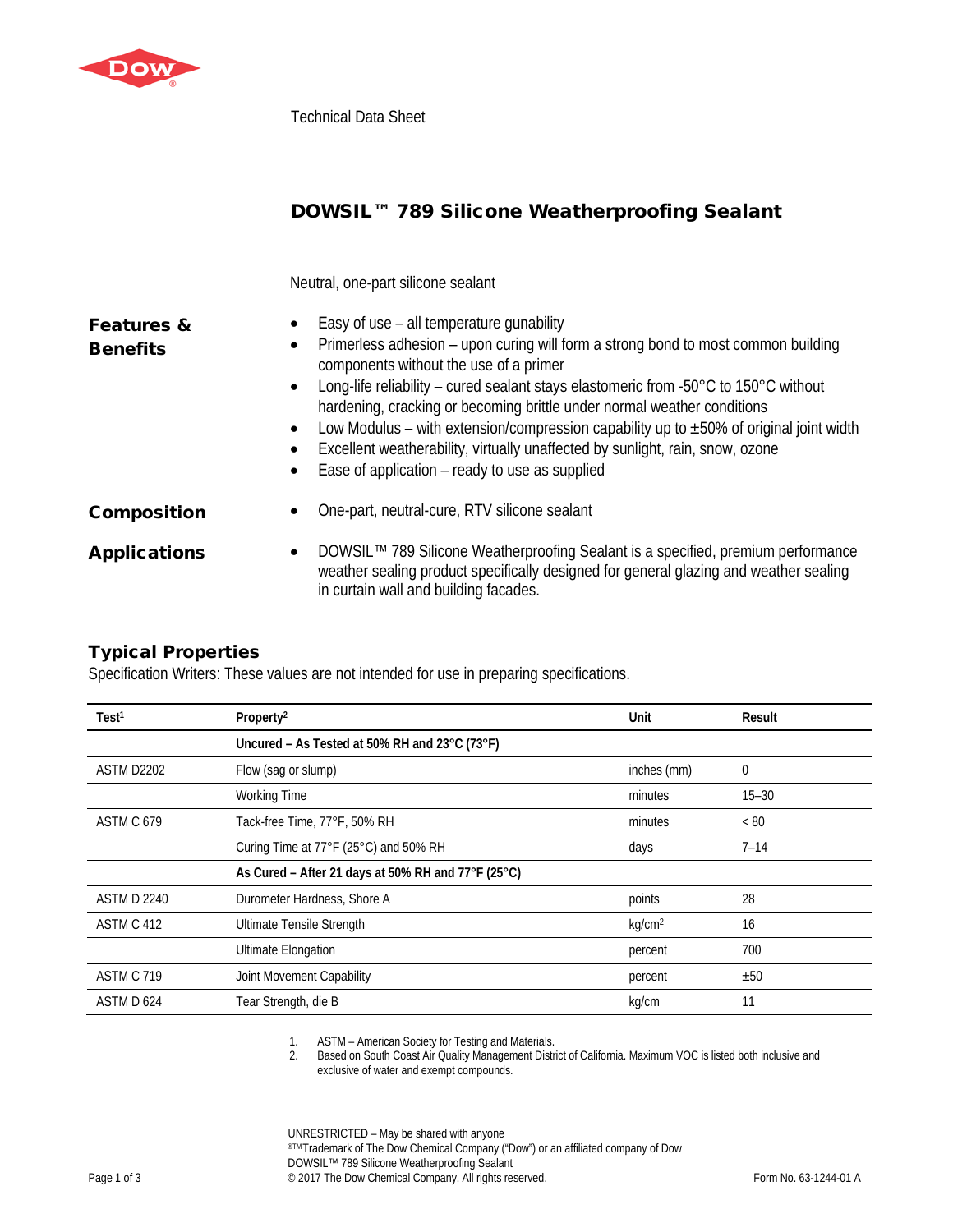| <b>Description</b>                       | DOWSIL 789 Silicone Weatherproofing Sealant is a one-part, neutral-cure, architectural<br>grade sealant. It easily extrudes in any weather and cures at ambient temperature by<br>reaction with moisture in the air to form a durable, flexible silicone rubber seal.                                                                                                                                                                                                                                                                                                                                                                                                                                                                                                                                                |
|------------------------------------------|----------------------------------------------------------------------------------------------------------------------------------------------------------------------------------------------------------------------------------------------------------------------------------------------------------------------------------------------------------------------------------------------------------------------------------------------------------------------------------------------------------------------------------------------------------------------------------------------------------------------------------------------------------------------------------------------------------------------------------------------------------------------------------------------------------------------|
| <b>How To Use</b>                        | Please consult the technical manual. Please contact your local sales application engineer<br>for specific advice.                                                                                                                                                                                                                                                                                                                                                                                                                                                                                                                                                                                                                                                                                                    |
|                                          | Preparation<br>Clean all joints, removing all foreign matter and contaminants such as grease, oil, dust,<br>water, frost, surface dirt, old sealants or glazing compounds and protective coatings.                                                                                                                                                                                                                                                                                                                                                                                                                                                                                                                                                                                                                   |
|                                          | <b>Application Method</b><br>Install backing material or joint filler, setting blocks, spacer shims and tapes. Mask areas<br>adjacent to joints to ensure neat sealant lines. Primer is generally not required on non-<br>porous surfaces, but maybe necessary for optimal sealant of certain porous surfaces. A test<br>placement is always recommended. Apply DOWSIL 789 Silicone Weatherproofing Sealant<br>in a continuous operation using a positive pressure. (The sealant can be applied using<br>many types of air-operated guns and most types of bulk dispensing equipment.) Before a<br>skin forms (typically within 15~20 minutes), tool the sealant with light pressure to spread the<br>sealant against backing material and the joint surfaces. Remove masking tape as soon as<br>the bead is tooled. |
| <b>Approvals/</b>                        | Meets the requirements of: KS F 4910-2000 F25LM                                                                                                                                                                                                                                                                                                                                                                                                                                                                                                                                                                                                                                                                                                                                                                      |
| <b>Specifications</b>                    | Colors<br>This product is available in 6 colors: black, gray, bronze, limestone, precast white and white.<br>Custom colors may be ordered to match virtually any substrate.                                                                                                                                                                                                                                                                                                                                                                                                                                                                                                                                                                                                                                          |
| <b>Handling</b><br><b>Precautions</b>    | PRODUCT SAFETY INFORMATION REQUIRED FOR SAFE USE IS NOT INCLUDED IN<br>THIS DOCUMENT. BEFORE HANDLING, READ PRODUCT AND SAFETY DATA SHEETS<br>AND CONTAINER LABELS FOR SAFE USE, PHYSICAL AND HEALTH HAZARD<br>INFORMATION. THE SAFETY DATA SHEET IS AVAILABLE ON THE DOW WEBSITE AT<br>WWW.CONSUMER.DOW.COM, OR FROM YOUR DOW SALES APPLICATION<br>ENGINEER, OR DISTRIBUTOR, OR BY CALLING DOW CUSTOMER SERVICE.                                                                                                                                                                                                                                                                                                                                                                                                    |
| <b>Usable Life And</b><br><b>Storage</b> | When stored at or below 30°C (86°F) in the original unopened containers, DOWSIL 789<br>Silicone Weatherproofing Sealant has a usable life of 12 months from the date of<br>manufacture. Refer to product packaging for "Use By" date.                                                                                                                                                                                                                                                                                                                                                                                                                                                                                                                                                                                |
| Packaging<br><b>Information</b>          | This product is available in 300 ml disposable cartridges and in 500 ml foil sausages<br>depending on location of purchase.                                                                                                                                                                                                                                                                                                                                                                                                                                                                                                                                                                                                                                                                                          |